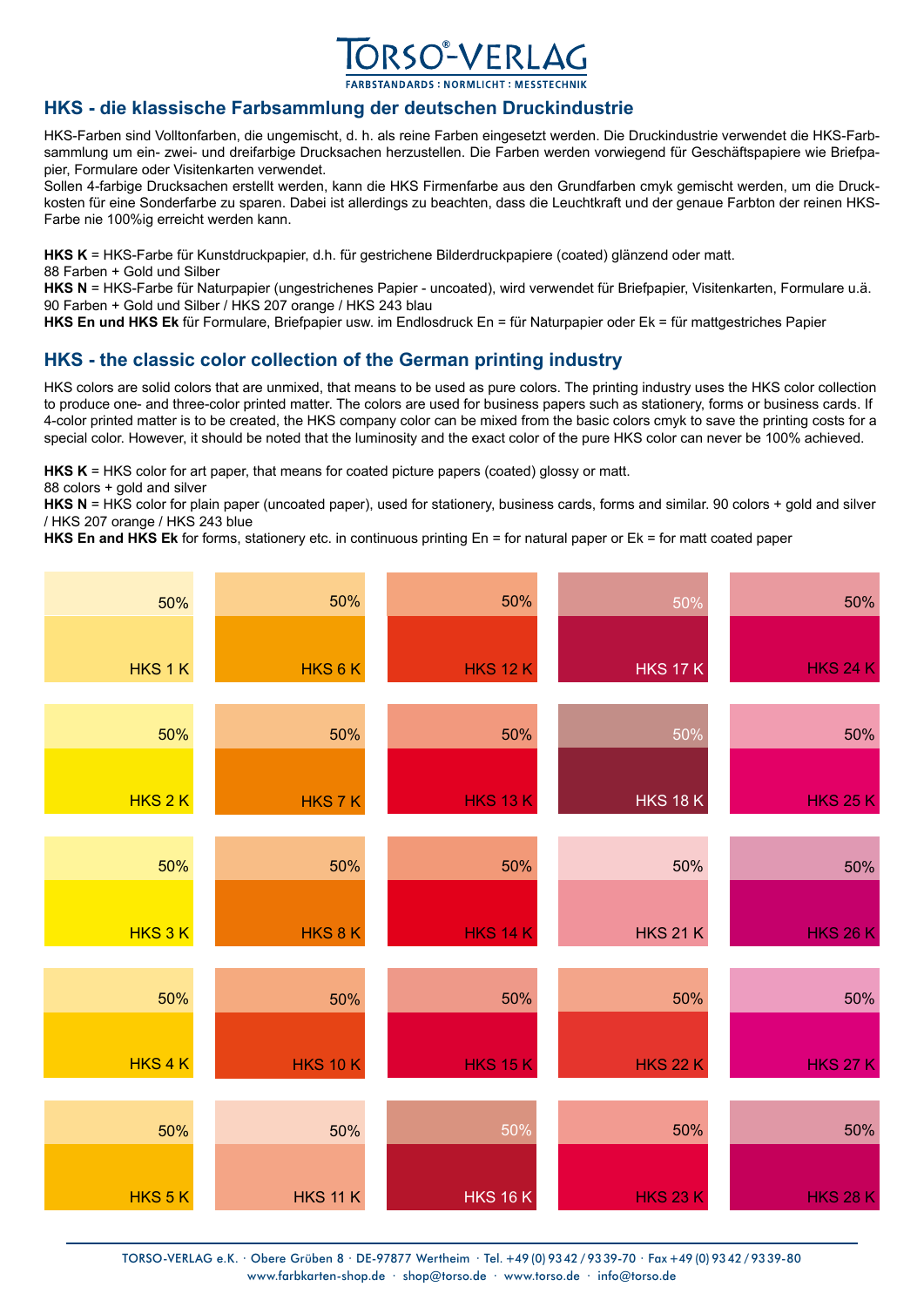## TORSO<sup>®</sup>-VERLAG

| 50%             | $\frac{1}{50\%}$ | 50%             | 50%             | $\frac{1}{50\%}$ |
|-----------------|------------------|-----------------|-----------------|------------------|
| <b>HKS 29 K</b> | <b>HKS 38 K</b>  | <b>HKS 46 K</b> | <b>HKS 54 K</b> | <b>HKS 62 K</b>  |
| 50%             | 50%              | 50%             | 50%             | 50%              |
| <b>HKS 31 K</b> | <b>HKS 39 K</b>  | <b>HKS 47 K</b> | <b>HKS 55 K</b> | <b>HKS 63 K</b>  |
| 50%             | 50%              | 50%             | 50%             | 50%              |
| <b>HKS 32 K</b> | <b>HKS 40 K</b>  | <b>HKS 48 K</b> | <b>HKS 56 K</b> | <b>HKS 64 K</b>  |
| 50%             | 50%              | 50%             | 50%             | 50%              |
| <b>HKS 33 K</b> | <b>HKS 41 K</b>  | <b>HKS 49 K</b> | <b>HKS 57 K</b> | <b>HKS 65 K</b>  |
| 50%             | 50%              | 50%             | 50%             | 50%              |
| <b>HKS 34 K</b> | <b>HKS 42 K</b>  | <b>HKS 50 K</b> | <b>HKS 58 K</b> | <b>HKS 66 K</b>  |
| 50%             | 50%              | 50%             | 50%             | 50%              |
| <b>HKS 35 K</b> | <b>HKS 43 K</b>  | <b>HKS 51 K</b> | <b>HKS 59 K</b> | <b>HKS 67 K</b>  |
| 50%             | 50%              | 50%             | 50%             | 50%              |
| <b>HKS 36 K</b> | <b>HKS 44 K</b>  | <b>HKS 52 K</b> | <b>HKS 60 K</b> | <b>HKS 68 K</b>  |
| 50%             | 50%              | 50%             | 50%             | 50%              |
| <b>HKS 37 K</b> | <b>HKS 45 K</b>  | <b>HKS 53 K</b> | <b>HKS 61 K</b> | <b>HKS 69 K</b>  |

TORSO-VERLAG e.K. · Obere Grüben 8 · DE-97877 Wertheim · Tel. +49 (0) 93 42 / 93 39-70 · Fax +49 (0) 93 42 / 93 39-80 www.farbkarten-shop.de · shop@torso.de · www.torso.de · info@torso.de